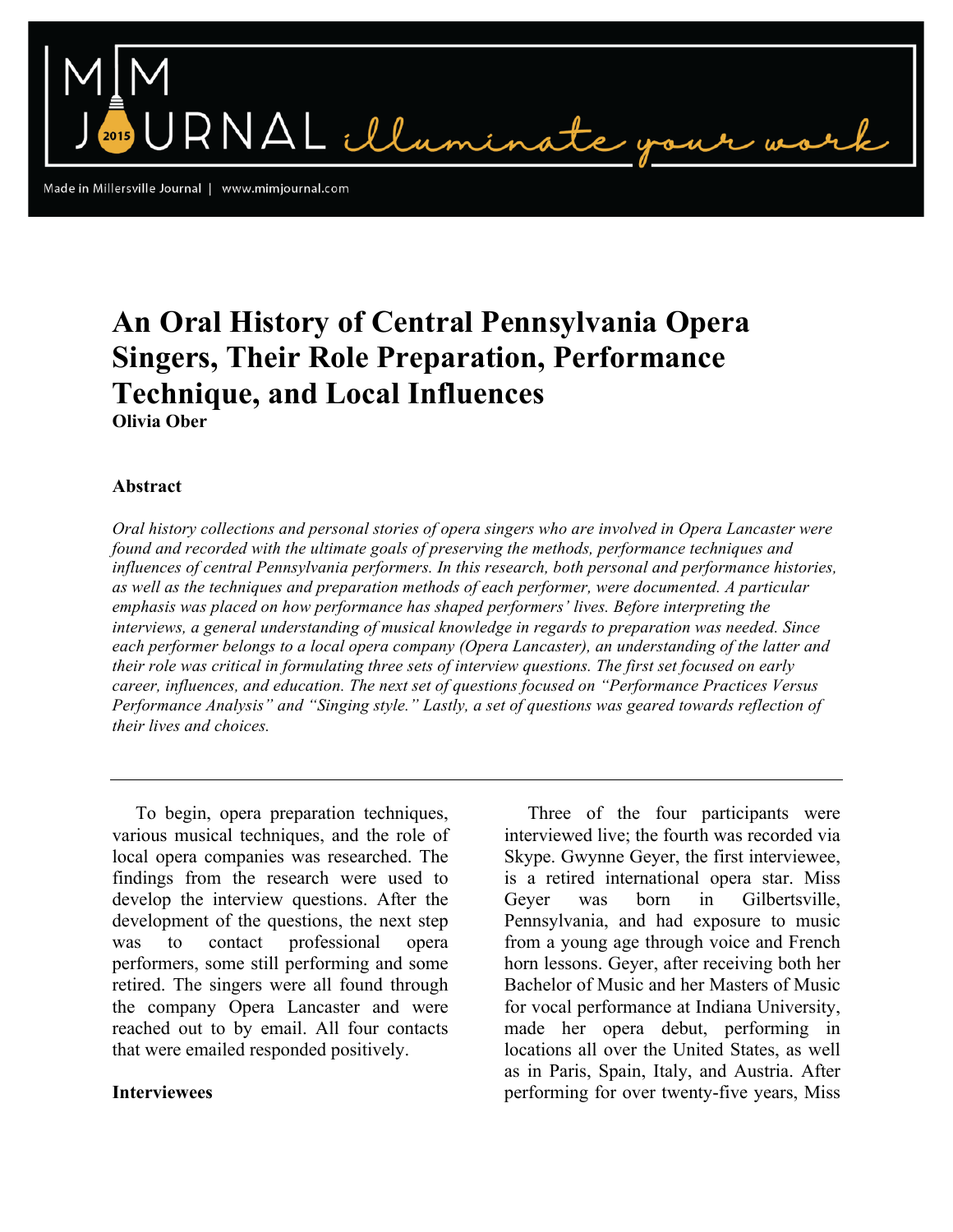Geyer retired and now resides in Lancaster where she teaches lessons at Franklin and Marshall College and also privately.

 The second interviewee, Dr. Debra Lenssen, is a retired conductor, singer, and violinist. Though born in and now a current resident in Lancaster, Pennsylvania, Lenssen lived in Germany with her family during her adolescence where she learned to speak German fluently. She continued her language education with advanced French and Italian studies at university level. She earned her BA in music, winning the Billings Performance Award her senior year. Dr. Lenssen earned her MM in voice from Northwestern University, where she was a graduate assistant to Margaret Hillis, the then Choral Director for the Chicago Symphony Chorus. She received her DMA in choral conducting from the University of Cincinnati's College-Conservatory of Music. Lenssen has taught and performed at Millersville University, Bluffton University (OH), and Ohio Northern University, and now at the Lancaster Conservatory of Music. More recently, she is active as a singer with the Lancaster Symphony Chorus, a director, and a creative staff member of Opera Lancaster.

 John Darrenkamp, a retired Metropolitan star, was born and raised in Lancaster County. Darrenkamp sang as a boy-soprano before temporarily giving up music to join the Marine Corps. He returned to music after leaving the military at age 21, and performed locally at venues around Lancaster County. Darrenkamp received formal music training at the Academy of Vocal Arts in Philadelphia after winning a four-year scholarship. After graduating, Darrenkamp performed in Barcelona, Spain, before returning to the States to perform at City Opera in New York, as well as the Metropolitan Opera in New York.

Darrenkamp has performed all over the world, including places such as Hong Kong and Mexico City, and was cast in over 70 operas while at the Metropolitan Opera. Now retired, Darrenkamp teaches private voice lessons in Lancaster County, performs occasionally, and directs operas at Opera Lancaster.

 The fourth and final person to be interviewed was Robert "Bobby" Brubaker. Brubaker, originally from Manheim, Pennsylvania, discovered opera as a teenager when he stumbled upon it on the radio. Intrigued, he began to research opera and discovered his talent for it. He attended the Hartt College of Music before traveling to New York and performing in the City Opera for many years. His Metropolitan debut was in 1992, which was before he began an international career. Brubaker performed in over fifty countries. His most noted role was Mime from the opera Siegfried. Brubaker, while currently staying at home with his wife, continues to perform today, with requests for performances coming from around the world.

## **Themes**

 After reviewing the interviews, several common themes were found. As it was a main criterion, each of the interviewees is or was an opera performer. One common theme found with each interviewee is a lack of musical analysis of a new piece. With some, this was due to a lack of education in the subject, while with others, harmonies were understood and generally looked at, but other music theory analyses were not seen as important to the ending production. This supports the text, "Rethinking Music," which states that over-analysis could lead to a robotic sounding performance. Another common theme is the viewpoint on the importance of staying true to oneself and to the character when performing in a role,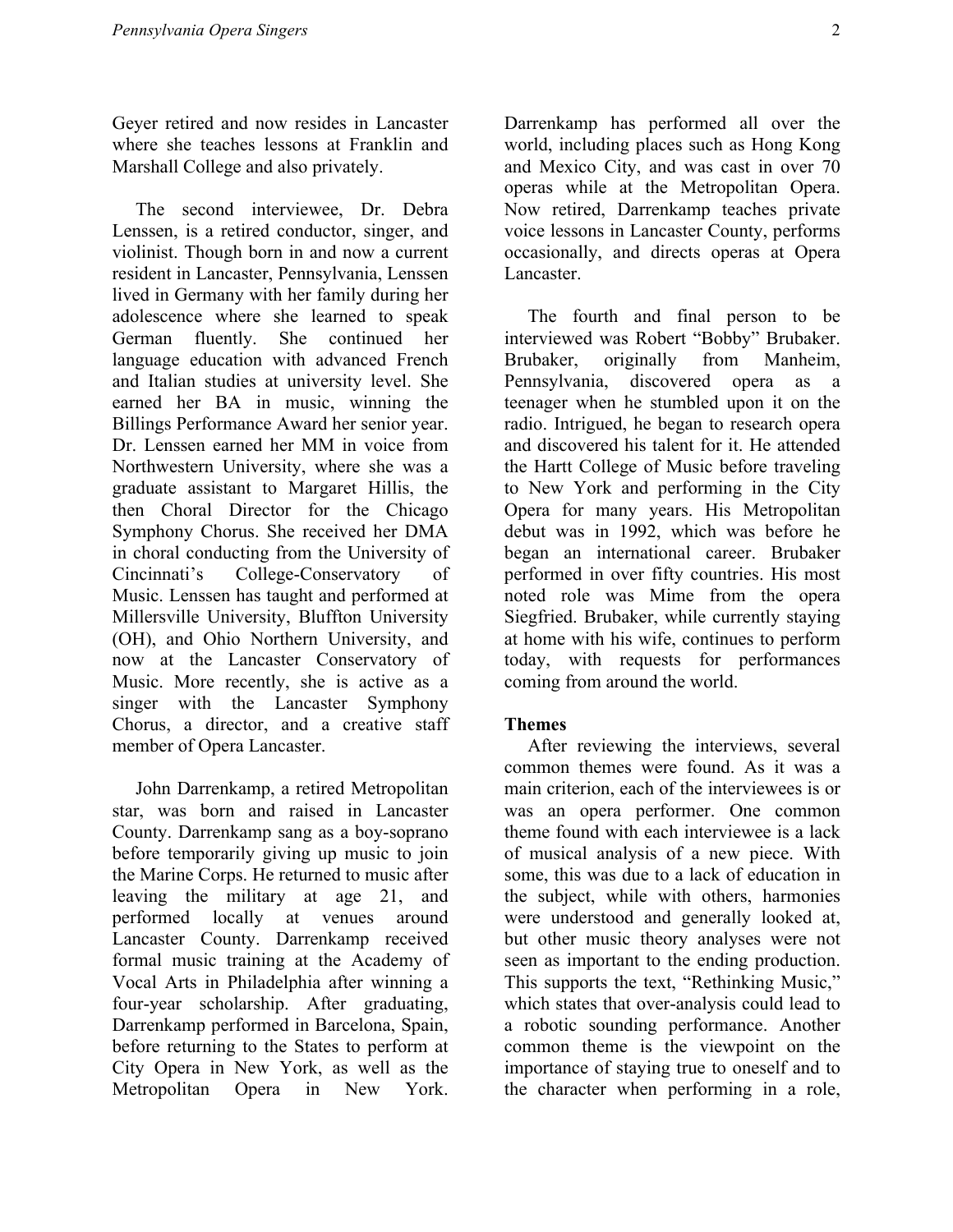rather than attempting to mimic an idol or other singers. This supports "Rethinking Music" as well, in that rather than focusing on performing a song theoretically accurately, a performer should focus on performing a piece accurately to their own ability and personal experience.

#### **Commonalities**

 All four interviewees found that when learning a new piece, they relied at least partially on listening to the song performed by others through video and audio recordings, as well as hearing the part on the piano. "Performance Practice Versus Performance Analysis" describes this phenomenon, stating that "with one hundred years of recorded sound now available, many musicologists and theorists have begun to add sound and film recordings to the list of available documents for study" (Bowen 1996). While all four of them had varying levels of understanding foreign languages, all agreed that understanding the translation of the text word for word of both their role and the other characters was vital to understanding the character and the meaning of the music. This finding supports the arguments that both "Singing in Style" and "Rethinking Music" make, that understanding the translation is a necessity for an accurate and well-sung performance. Finally, all four performers found the lifestyle of an opera performer to be difficult, resulting in major life sacrifices, such as not spending as much time with family or having a restricted lifestyle.

#### **Differences**

 Along with the many similarities found with each interviewee, several differences among the four can be found as well. For instance, each interviewee represents a different level of performance, as well as a different level of education. The interviewee with the highest level of education also had the shortest opera career, having had one major role at a university before turning to perform faculty recitals at various universities and singing in choirs. The interviewee with the least amount of formal training, had a longer performance career, spanning over a lifetime and including a Middle-Eastern and Eastern tour, performances in Mexico, Canada, and across the United States, as well as a solid career at the Metropolitan Opera. The interviewees with formal educations in between these extremes had the most expansive and international careers, performing all over Europe and in the Middle East, all across the United States, and at the Metropolitan Opera. A major difference between them is what emphasis was put on preparing a new role analytically: looking at time period, composer, and character analysis. Some agreed that it is important to understand the time period and the conditions that the character in the song faced to portray a character accurately and felt strongly that it betrayed the audience and the characters to do otherwise, while others disagreed, arguing that the audience does not want to see a performance based upon accuracy, but rather a performance based upon the performer's interpretation and talent without doing intensive research, as the former did to prepare for a role.

## **Future Research Opportunities**

 There are several ways in which this research could be expanded in the future. For this research, the four interviewees pulled upon were all older and mostly retired performers due to availability and the general demographic of the company Opera Lancaster, which was used as the main contact point for each interviewee. To expand, a larger demographic could be used. A performer who is younger and not as experienced would offer new insights to this research. Another area of expansion could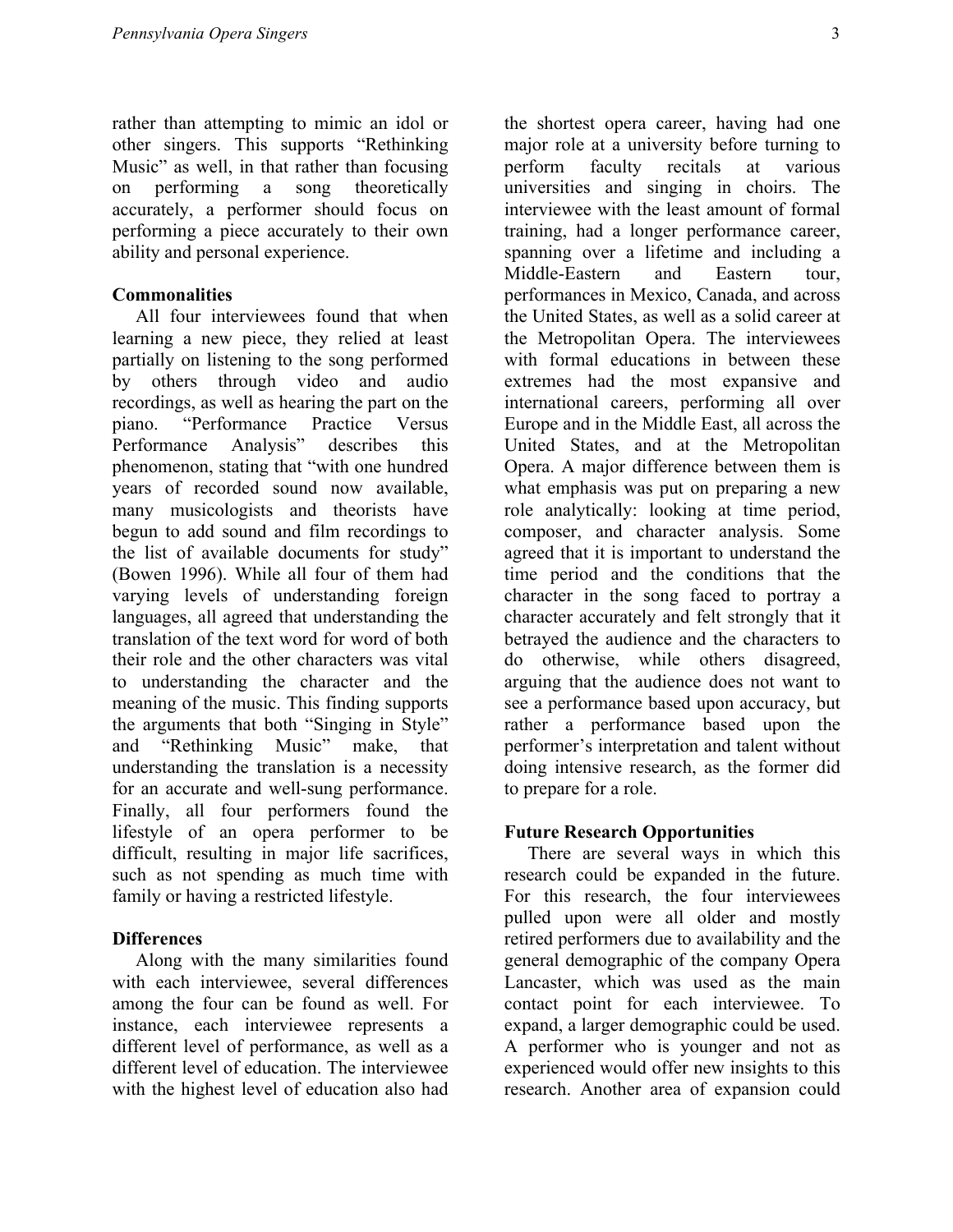possibly be that of a larger geographic area. This project specifically focused on singers living in the Lancaster area who were originally from the South-Central Pennsylvania area. Further research could be done including singers from larger areas, resulting in a larger pool of participants.

#### **Conclusion**

 From these interviews, one can learn not only about the lifestyle of the performer, but also the difficulty of sustaining a career in opera performance. All of those who chose to pursue opera performance as a career struggled financially at times, resulting in strains in their personal relationships. At the same time, the amount of passion behind all four performers cannot be denied, as each of them centered their life choices on their musical careers. It was surprising to learn how little, if at all, each of them depended upon music theory when looking at a new piece, and that some knew very little about the subject to begin with. The biggest take away from these interviews is that the lifestyle chosen by each person interviewed is a serious matter; a career as a musician of any caliber requires thick skin, confidence, and most importantly, according to Darrenkamp, luck.

 Despite what some might consider a lack of opportunities for opera in Lancaster, it is

still possible to have a strong and fulfilling career as an opera performer both from and in Lancaster. All of the interviewees had great talent in their professions, as each of them had been very successful at what they chose to do musically, whether it be perform nationally and/or internationally, conduct, or teach. When asked whether or not each of the members of the interview process were happy with the career choices they made, few of them had regrets; the only one who did have a regret only regretted that he had not started sooner in his career. Each participant is deeply passionate about the music they perform, both in the height of their career and the music they are currently pursuing through smaller performances, church choirs, and teaching. The interviews strongly suggest that while education is important, it is not the deciding factor to success in music; instead, talent, a strong drive, and a deep passion are the main requirements, as well as a significant amount of luck. As Brubaker said in his interview, "Inevitably, things get related to your own life. You just never know when it's going to happen. That's kind of the weird thing about being an actor, or an actress, is that you just never know when something is going to trigger a very powerful and passionate moment or response from your own life."